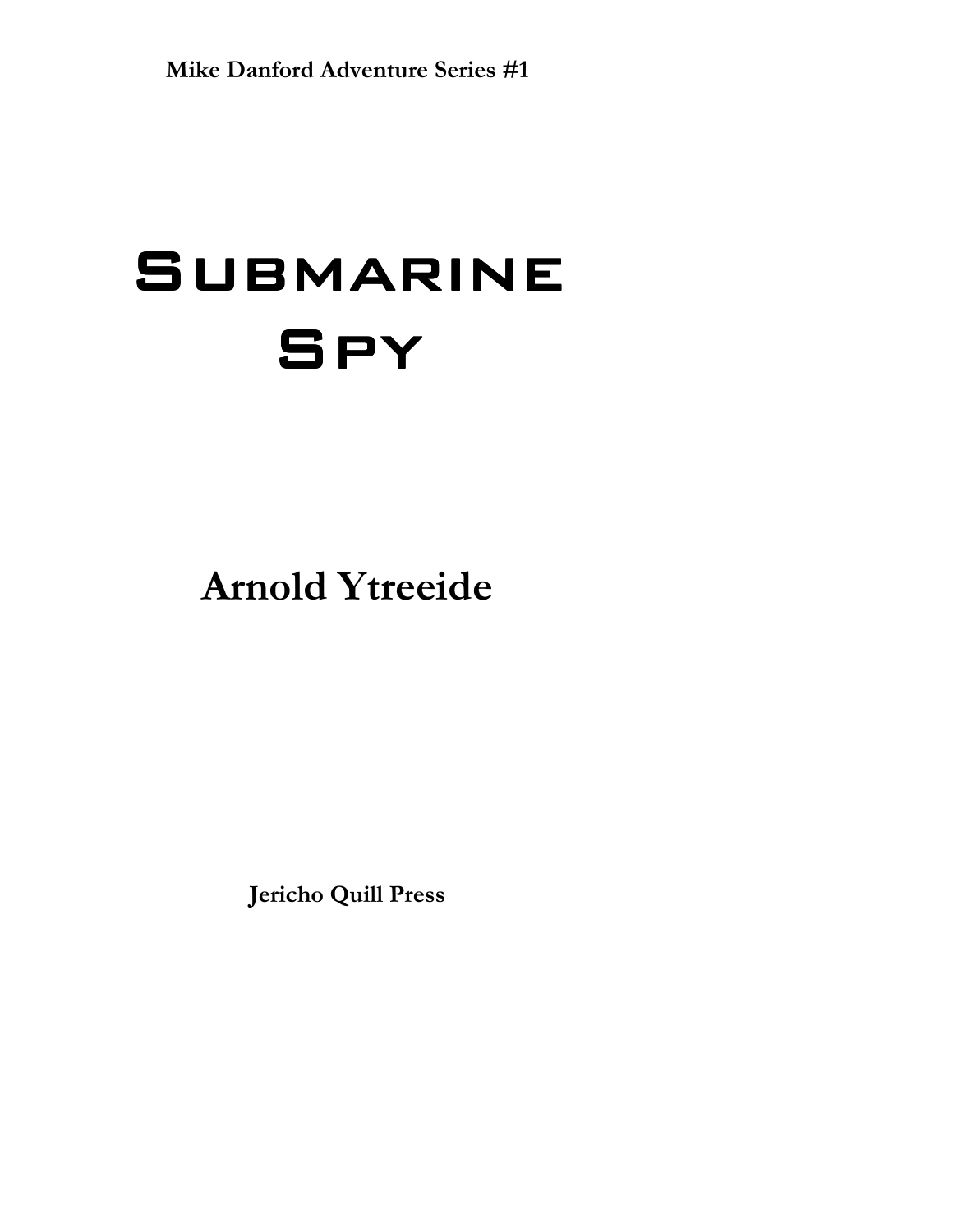## SUBMARINE SPY

Copyright © 2007 by Arnold Ytreeide

All Rights Reserved

First Edition

ISBN: 978-1434833679

JQP 08-01

Printed in the United States of America

Jericho Quill Press PO Box 252 Nampa, ID 83686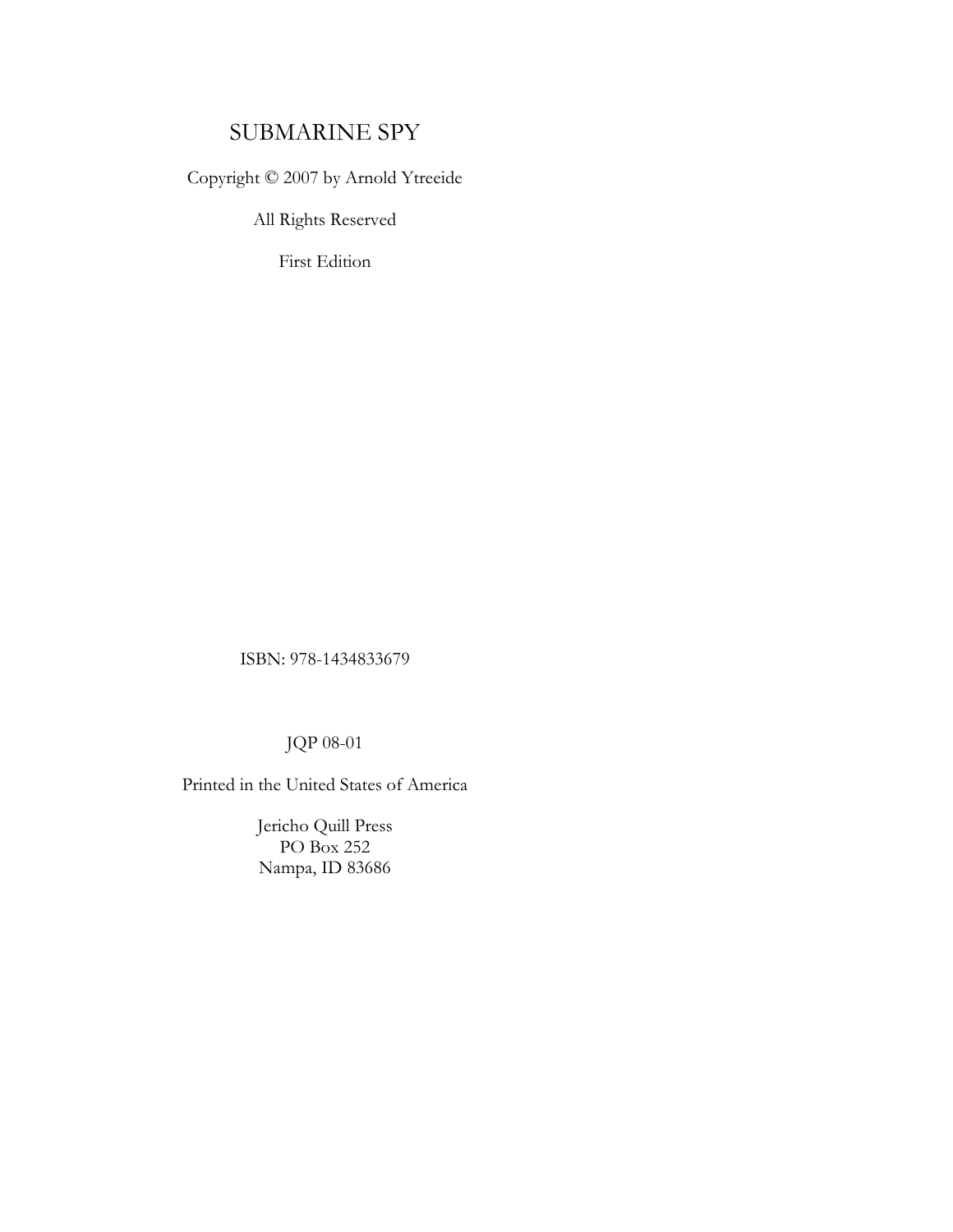For Al Erickson who never shied away from having an adventure with me!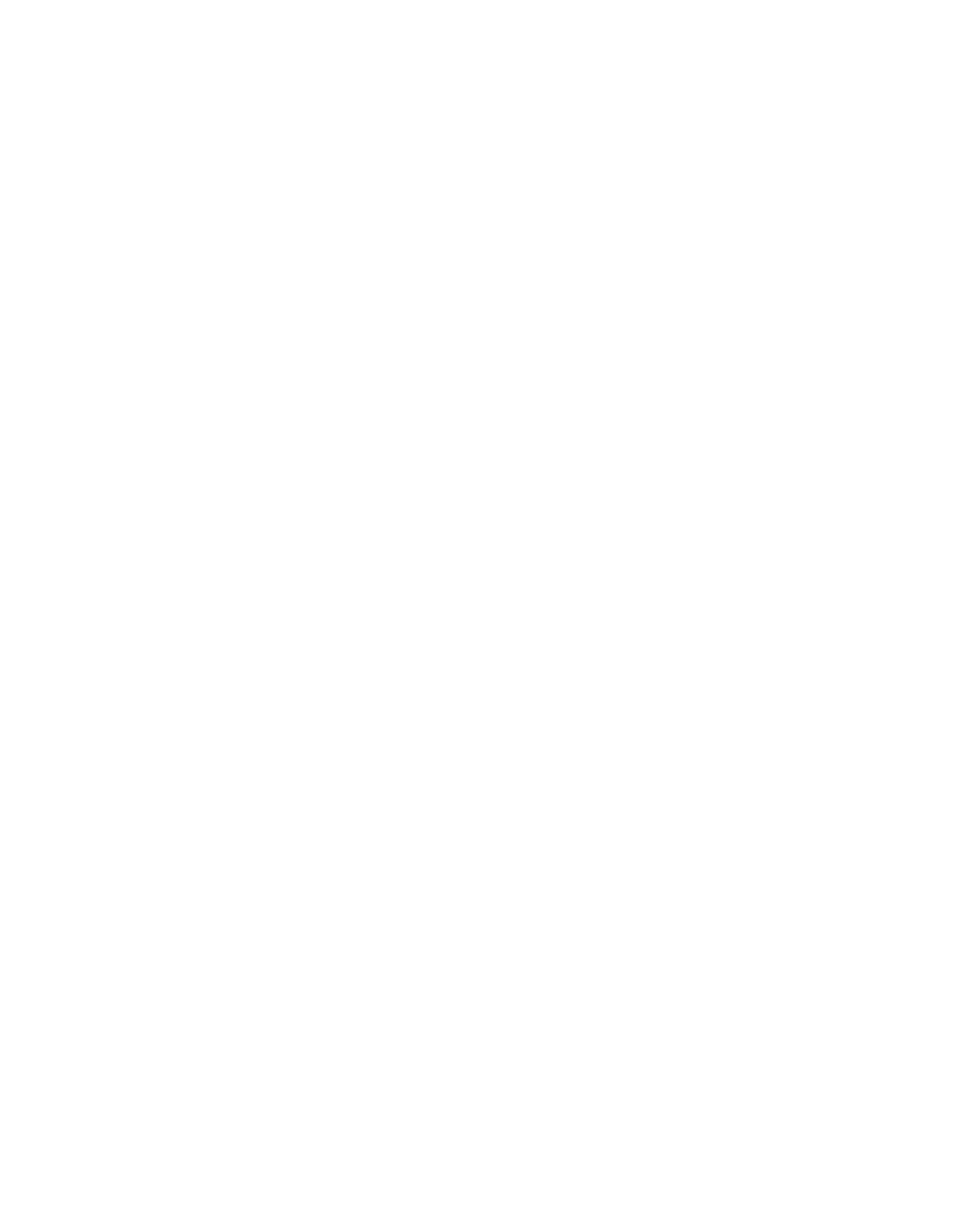## CHAPTER ONE A STRANGE SIGHT

Musike Dan<br>at the oily pilings. ike Danford wiped the sweat from his forehead as the afternoon sun baked his broad shoulders. Icy saltwater washed across his bare feet. Flying chips of barnacle stung his skin as he continued hammering

Mike loved working at Seacrest Marina. Even now, when he had to chip barnacles off the elevator used to lift boats out of the water and up into the storage building above. It's the perfect way to earn extra money during spring vacation, he thought.

"Mike! Look out!" The sudden shout from high overhead stopped Mike in mid swing. "Runaway boat!" For a second he hesitated, wondering if this was a joke. Standing on the elevator he couldn't see the boat inside the building above. But then he heard the wheels of the boat dolly thundering like a freight train and knew he only had seconds to act.

Mike saw the bow of the runaway boat break through the safety gate fifty feet over his head, sending splintered wood in every direction. He spun around to the open side of the platform and dove headfirst into the icy waters of Admiralty Sound, praying the boat would miss him. As he plunged deep below the surface, the cold water stabbed at Mike's skin like needles. His eyes stung from the salt in the water, but he forced himself to keep them open. Pushing against the green water, his powerful arms and legs stroked and kicked. But he had moved only a few feet before he heard, and then felt, the thirty foot cabin cruiser crash through the floor of the elevator he had been standing on moments before. The impact created a great wave of seawater that picked Mike up and tossed him through the air like a piece of driftwood. When he splashed down again he was looking up at the bottom of the boat.

The cruiser paused, standing straight up for a split second, then began falling directly toward Mike. His heart pounding, he kicked wildly, but could only watch as the towering vessel fell, its twin brass propellers threatening to slice him to pieces.

For an instant, Mike saw something strange on the bottom of the boat. He didn't know what it was, but it didn't look like anything he had ever seen. Seconds later the white fiberglass hull smashed into the water only inches from his head.

The force of the impact sent Mike flying on a second wall of water. He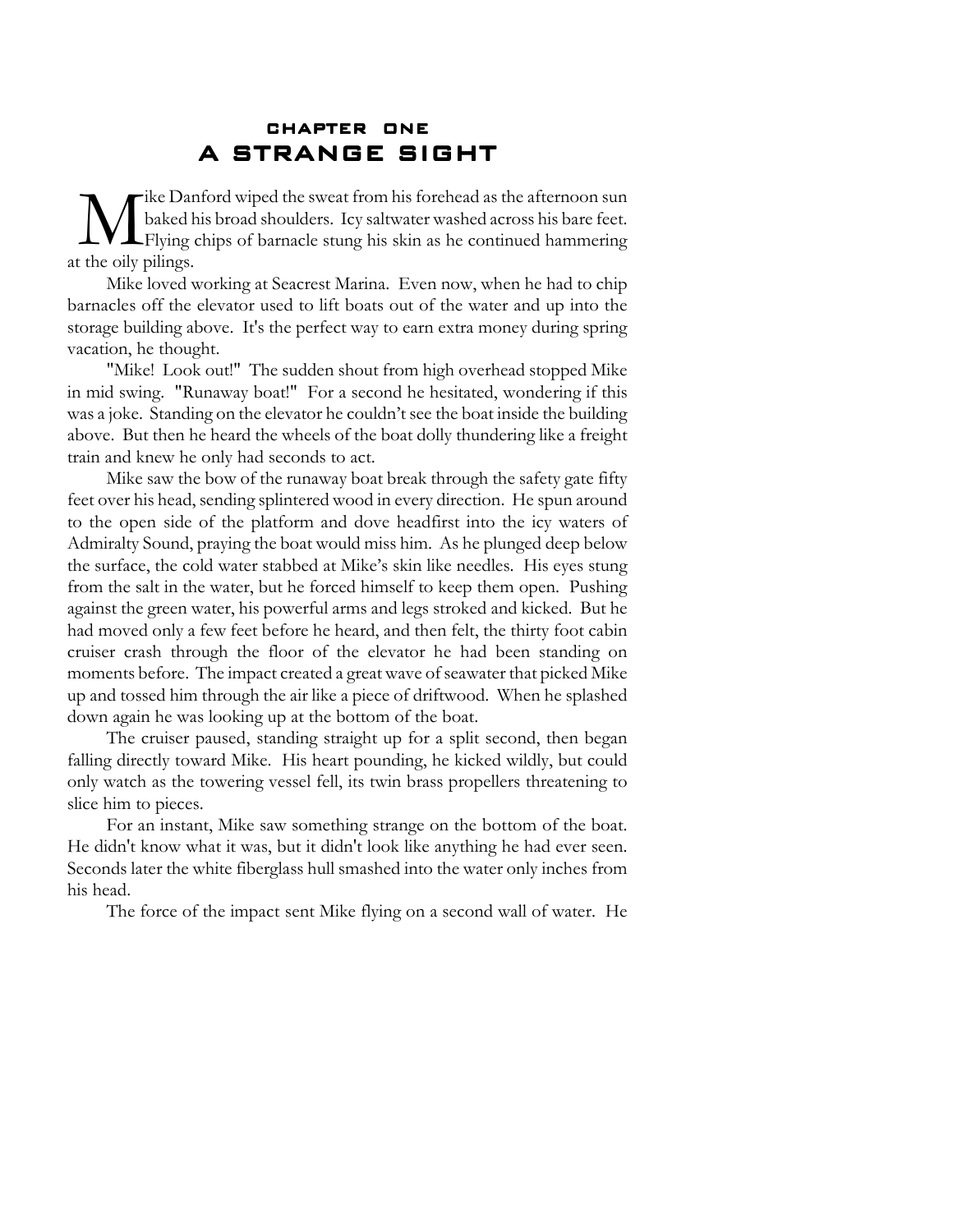tried to swim to safety but the power of the wave grabbed him like the hand of a giant and flung him toward the gas dock. In the next moment everything went black as he slammed headfirst into a piling.

"Mike! Can you hear me?" The voice seemed to echo from the far end of a tunnel as Mike struggled to wake up. Slowly, he began opening his eyes, blinking rapidly as the harsh sunlight flooded in. Finally he realized he was lying on the cold, wet wood of the marina gas dock. A blanket covered his shivering body as several people huddled around. One of the faces staring down at him was saying something.

"Mike. It's Josh. Are you okay?"

As the fog cleared, Mike looked at the frightened face through blurry eyes. He finally recognized it to be his best friend, Josh Roberts.

"Josh?" he said slowly, "What are you doing here?"

Josh broke into a wide grin at the sound of his friend's voice. "Oh, I had nothing better to do so I thought I'd come down and watch you sleeping on the job."

Mike raised up on his elbows and looked at the crowd that had gathered. He mentally checked each part of his body and decided that, except for the awful pain at the back of his head, he was more-or-less okay. "Very funny, Joshua. Why don't you be useful and help me up."

Before Josh could reply, another voice interrupted. "Whoa there, young fella, you just stay put."

The voice was that of Captain Washington from the fire department, who was pushing through the crowd. "We'll just have a look at you before you go running off." Just then an aid car, its lights flashing, pulled up behind the captain's car.

Even without his booming voice, Captain Washington would be a hard man to refuse. His six-foot frame, big muscles, and firm jaw left little doubt who was in charge.

"Honest, Cap, I'm really okay," Mike pleaded.

The dark brown skin of the captain's forehead wrinkled into a concerned frown. "How about you let us be the judge of that?"

Mike resigned himself to his fate as the Emergency Medical Technicians started poking and prodding his body. The crowd began moving off, and Josh sat on the railing of the dock, enjoying his friend's predicament.

"Your name, please," a young firefighter asked, filling out a form.

"Mike Danford...er...Michael James Danford."

"Age?"

"Seventeen."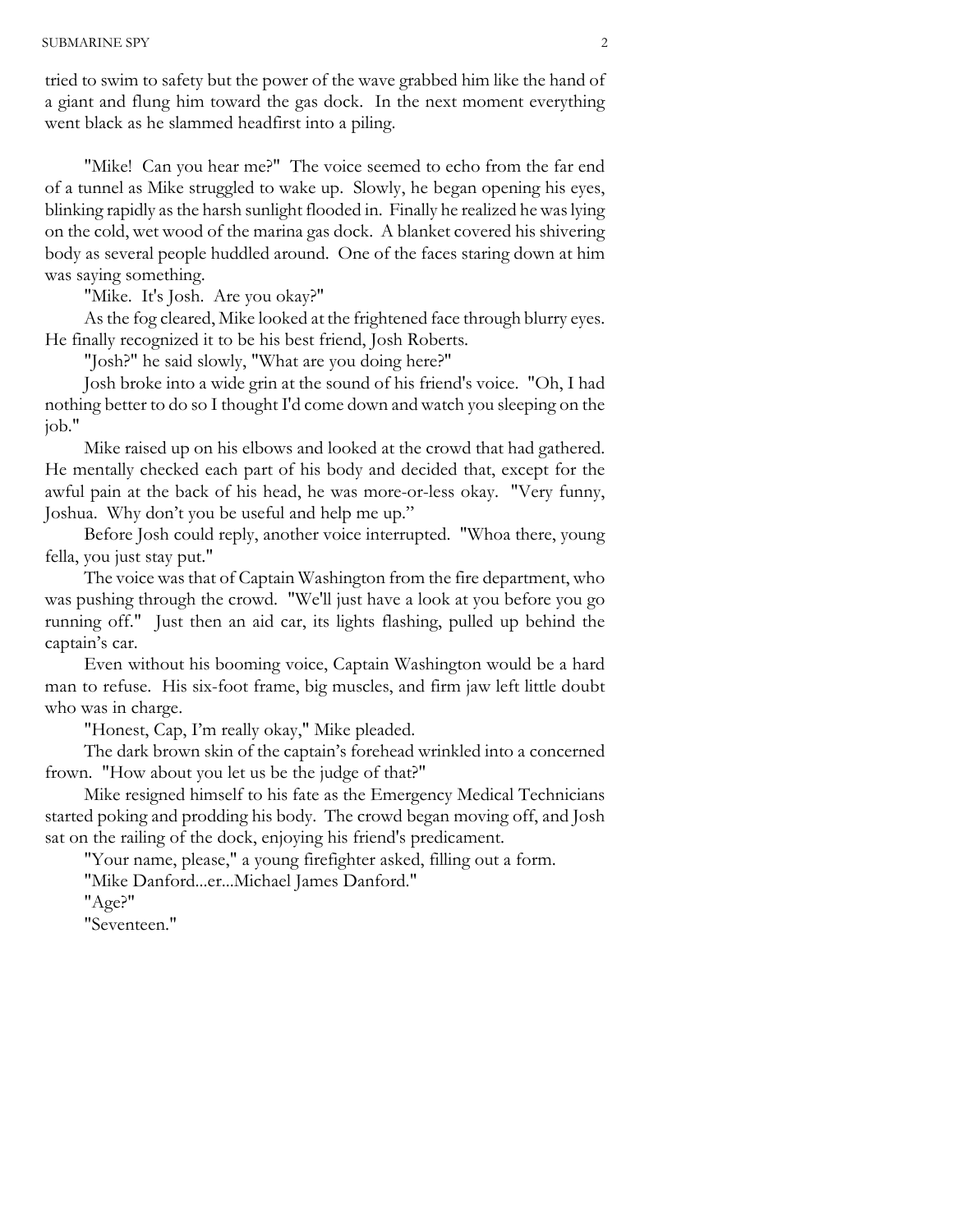"Height and weight?"

"Five foot eleven, a hundred-sixty pounds."

"Hair color is light brown . . . what color are your eyes?" the firefighter asked.

"Why do you need to know . . . oh, never mind. They're green."

The questions and exam seemed endless. Finally, Captain Washington stood, removing a stethoscope from his ears. "Well, there are no broken bones and it doesn't look like you have a concussion. You do have a nasty bump on the head, though. I'd suggest you have a doctor take a look at it."

"Thanks Cap, I'll do that."

The Captain turned to Josh. "You'd best get your friend here home and into some dry clothes."

"Sure thing, Cap," Josh replied. He jumped down from the railing and extended a long, muscular arm to Mike. "Come on, water boy, time to get you beached."

It was only then that Mike noticed that Josh's clothes were also dripping. "How come *you're* all wet?" he asked his friend.

Josh gave him a grin and said, "How do you think you got out of the water?"

Mike looked at his friend and rescuer and said, "Thanks Josh. I owe you one."

"I know," Josh grinned back.

With Josh's help, Mike stood up, holding onto the railing to steady himself. Then he reached in his pocket and pulled out a couple of soggy watermelonflavored Jolly Ranchers. "Want one?" he asked Josh seriously. Josh gave him a sick look. "There's nothing wrong with these," Mike said. To prove his point, he unwrapped one and popped it in his mouth. "Just a little salty," he reported. Josh just shook his head in disgust.

As they climbed the ramp from the dock up to the parking lot, Mike and Josh looked over at the scene of the accident. A crew of men were moving a crane into position on the dock to raise the boat that had almost crushed Mike. The sight of the smashed elevator sent a chill up Mike's spine. I could have been killed, he thought with a shiver.

"How'd it happen, anyway?" Josh asked.

"I don't know," Mike answered, slurping around the Jolly Rancher. "I was working down on the elevator and just heard someone yell something about a runaway boat." He paused for a moment, sucking on the candy, staring at the scene below. Then he forced himself to stop shivering and decided to lighten the mood. He grinned at Josh and said, "The next thing I knew I was looking into your ugly face!"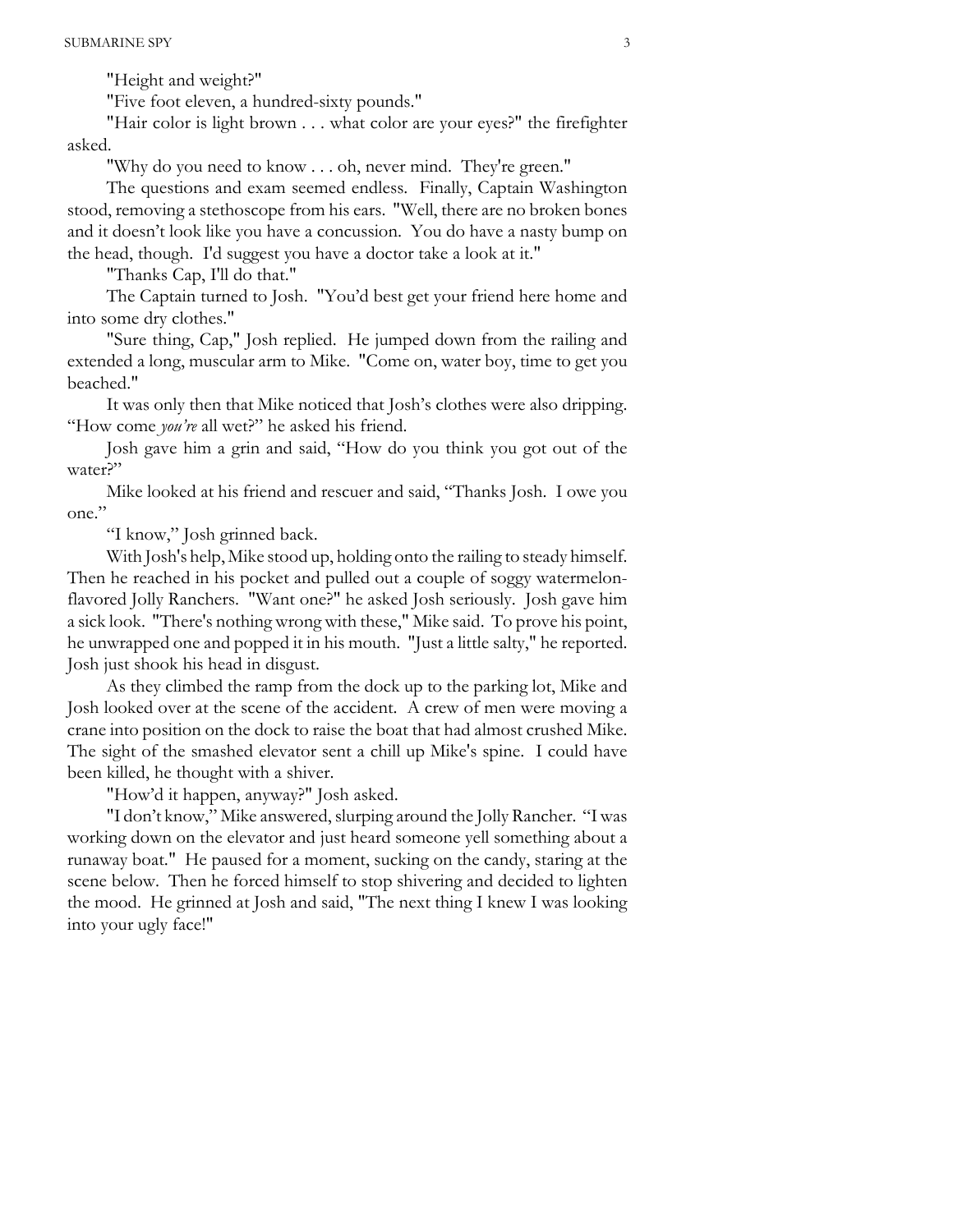"Very funny. You must still be delirious."

 Josh was slightly taller and bigger than Mike, with darker brown hair. The two had been best friends since the second grade.

 The police arrived and talked to Mike for a few minutes, then the boys climbed into Josh's red '67 Mustang and drove the three blocks up the hill to the Danford house. After hot showers and changes of clothes -- Josh always seemed to have at least half his clothes at Mike's house -- Mike got a couple cans of pop and joined his friend in the family room. The rest of the afternoon was spent telling and re-telling the story to Mike's parents, his two sisters, and the many friends that stopped by.

The only other interruption in the afternoon was a quick trip to the doctor. "Really, Mom, I'm okay," Mike had pleaded.

"That's for the doctor to decide," was her firm answer. "If I can have my appendix removed by a cook in a little shack on top of a mountain in Nepal, you can have a bump on the head looked at by a doctor in Seacrest."

Mike sighed and resigned himself to his fate, but made Josh go along with him.

"Did that really happen to your mom?" Josh whispered to his friend, always amazed at her stories.

Mike nodded. "One of the other climbers did the surgery while a doctor told him what to do over the radio." Mike's mother was a freelance writer who sold articles to magazines around the world. Before settling down to raise her family, she had traveled all over, met dozens of interesting people, and been on many hair-raising adventures.

"No concussion, and no serious injury," the doctor reported an hour later. Mike smiled and let out a relieved sigh.

"Can't you operate, just to be sure?" Josh said from across the chromeand-white treatment room.

"Afraid not," the doctor laughed. "But if it'll make you feel better, I'm giving Mike a tetanus shot, just in case."

Josh grinned and Mike moaned, but took the shot without complaint.

That night the boat accident was at the top of the news and on the front page of the paper and internet sites. The small town of Seacrest wasn't big enough to have its own newspaper or television, but reporters from the nearby big cities had flocked to the scene. By the time they got there, though, the boat was gone and Mike had already left.

"Oh no!" Mike groaned as the TV news showed a picture of him from the previous year's school annual. "I look like I just woke up!" Although Mike was obviously younger in the picture, he had the same straight hair pushed back across his eyes, and the same tanned skin. The photographer had snapped the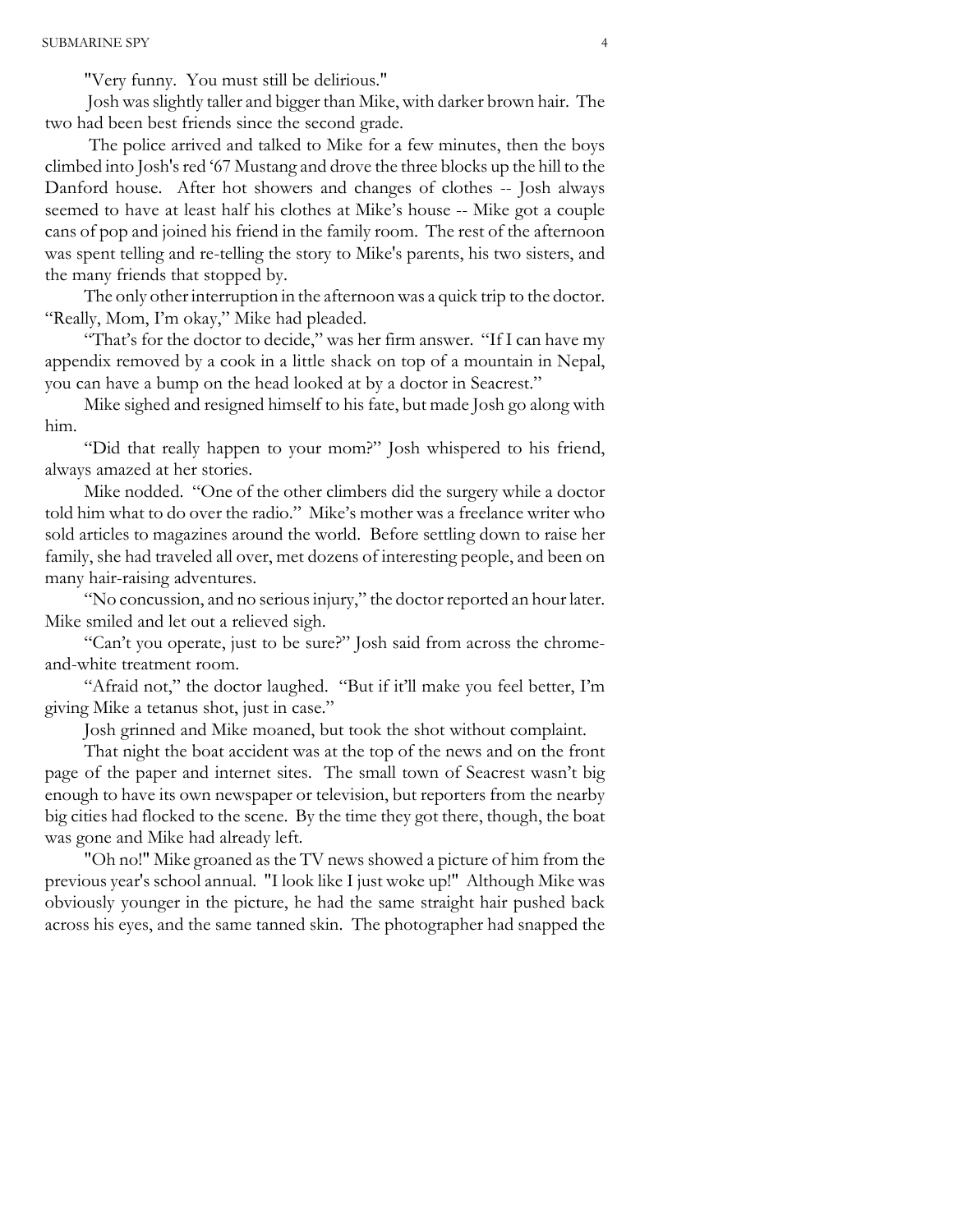picture at just the wrong second, though, and Mike's eyes were half closed.

"Don't worry," Josh laughed, "everyone will just think you were hit by the boat and feel sorry for you."

Later, the Danfords and Josh had just sat down to dinner when there was a knock at the door. Mike answered it.

"Mike! Are you all right?"

It was his boss, Jordan Washington, Captain Washington's son, and owner of the marina. Though he was as tall as his father, Jordan had a much thinner build.

"Sure, Jordan. It's just a little bump on the head." Mike waved for his boss to come in.

"I was up in Conroy all day meeting with some people. Dad called me on my cell phone and told me about the accident. I can't believe this could happen!"

"Well, I'm okay, but the boat probably isn't," Mike said.

"No, it's not," Jordan answered, relaxing a little now that he saw Mike was fine. "I talked to Jake before coming over here and he said it was totaled." Jake Burton was another worker at the marina. "It's the owner's own fault, though. The boat belongs to that weird guy, Elmer Baker."

"Isn't that the guy who won't let anyone near his boat?" Josh asked.

"That's right," Jordan replied. "That's what caused the accident. He was trying to move the boat out of its compartment by himself and lost control of it."

The marina stored boats on three floors. Each boat had its own space, but some people paid extra for a compartment they could lock. When a boat owner wanted to go for a cruise, their boat would be taken out of its space, moved over to the elevator platform at the end of the building, and lowered into the water.

Mr. Danford, a wise-looking man in his early forties, spoke up. "Why won't this man let anyone near his boat, Jordan?"

"No one knows, Ben. He keeps it locked up and moves it himself on a special dolly. That is, he did before tonight. From now on we have a new policy at Seacrest Marina: only employees move boats!"

"Good decision," Mr. Danford said, looking at Mike.

"You'd think the man would at least come over and apologize for almost killing our son!" Mrs. Danford said. "Well anyway, it's over now. We'd better have dinner before it gets cold. You'll join us, won't you, Jordan?"

"Oh, no thanks Laura, I've got to get down to the marina and survey the damage." With that, Jordan said his goodbyes and left.

The boat accident was all they talked about during dinner. Mike's head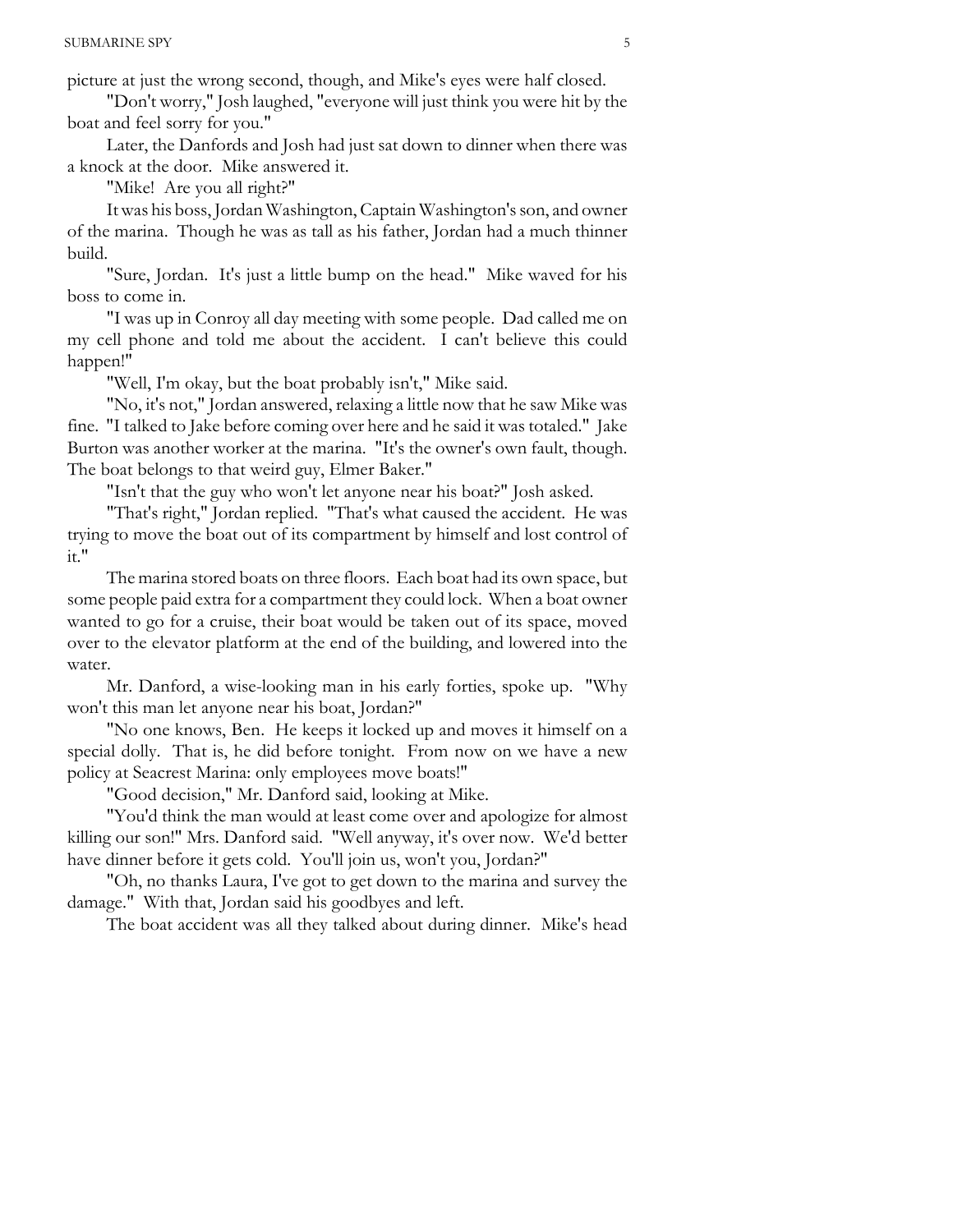still hurt but he was feeling much better. Afterward, Mike couldn't stand being locked up in the house anymore, so he and Josh took a walk in the warm spring air. Eventually they ended up at Seacrest's waterfront.

The town of Seacrest sat at the edge of Admiralty Sound. Protected from the ocean by a peninsula, Admiralty Sound was usually calm. Seacrest itself was also very quiet, except for the summer tourist season when people would flock there to boat, fish, sail, scuba dive and sun themselves on the beach. Small shops and restaurants lined the main road along the water. The rest of the town was made up of tree-lined streets and attractive homes on the steep hillside overlooking the Sound.

Mike and Josh walked to the marina and sat on the pier railing. Looking down toward the water they saw workmen repairing the damaged elevator under powerful floodlights. A cool breeze carried the smells of Admiralty Sound across the dock. Sucking on a strawberry-flavored Jolly Rancher, Mike took a deep breath and said, "I love the smell of salt water!"

Josh turned to him with a grin. "I know," he said. "You tell me that every time we come down here."

Mike pretended to be mad and knocked Josh off the railing. The two were having a friendly wrestling match when Jake Burton, a crusty old sea veteran, walked up and interrupted. After asking about Mike's health, the conversation turned to the salvage of the boat.

"It were just plain loony," Jake drawled. A lifetime resident of Seacrest, Jake's wind-worn face had seen sixty years of boats enter and leave the tiny cove. Running a crooked hand through his pure white crewcut, Jake looked perplexed.

"You hadn't even been yanked out'o the water before that Elmer Baker feller was on his cell phone callin' fer a crane. Twern't twenty minutes before the monster got here and Baker had his own divers going after the boat. Then he made us all leave before his crew brought the thing up. I tell ya it's just plain spooky."

"I wonder what he's trying to hide," Josh said. When Mike didn't answer, Josh looked over and saw him staring into space. "Uh oh, I've seen that look before."

Still lost in thought, Mike ignored his friend. "Jake, after the police interviewed everyone else, did they talk to Baker?"

"Well now, that's another strange thing," Jake replied. "Soon as ole Baker caught sight of them police cars he high-tailed it outta there. I never did see if the police cornered him. Didn't much matter, though. Everyone said it were just an ac-see-dent."

Mike suddenly jumped down from the railing. "Well, thanks Jake. I guess